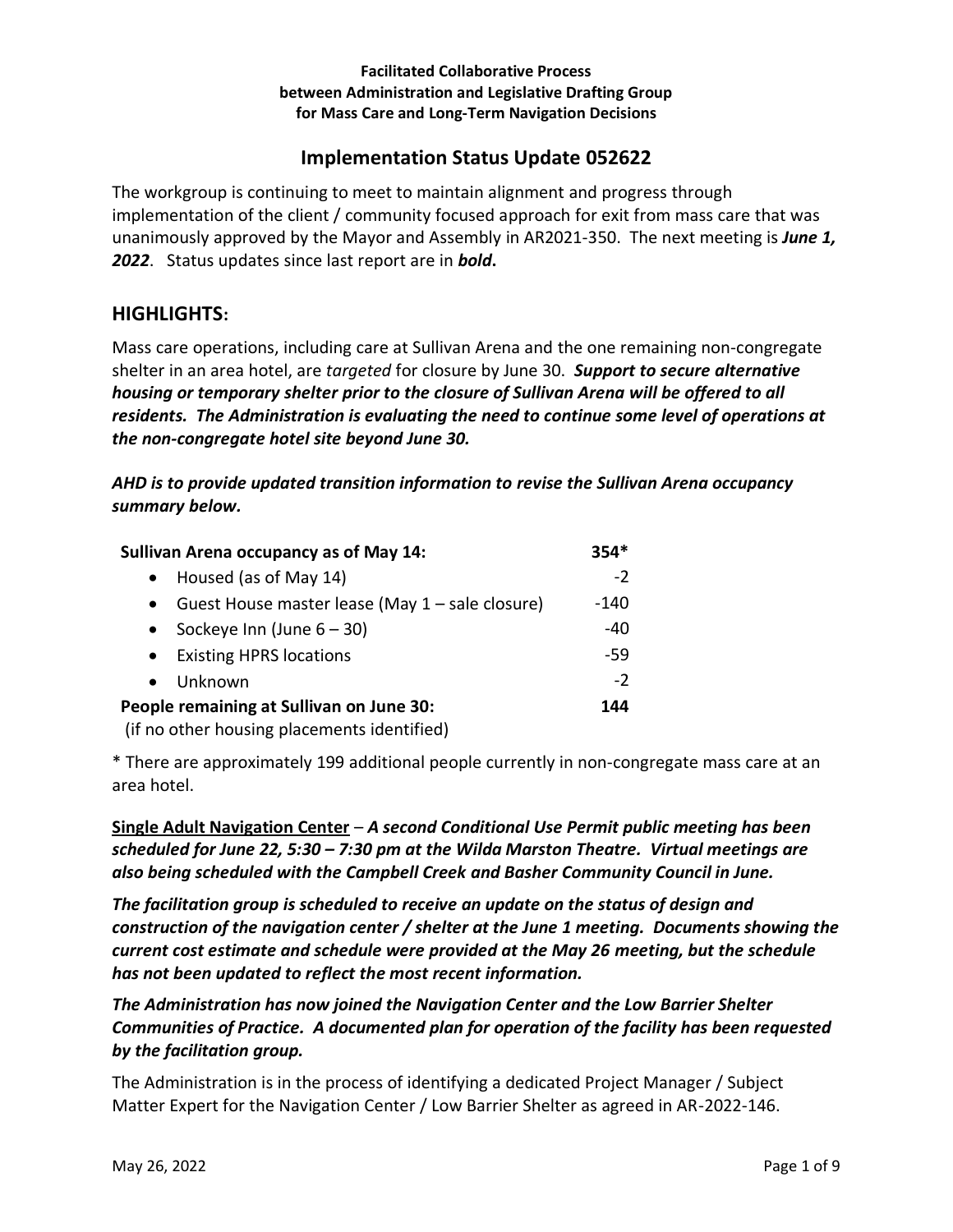**Permanent Supportive (PSH) / Workforce Housing (WFH)** – *Due diligence for the purchase of the Guest House Inn is underway by First Presbyterian LLC and is anticipated to be completed by early August. Approximately 120 - 150 people will be moved into transitional housing at the Guest House Inn prior to the June 30 Sullivan Arena closure.* 

*The Invitation to Bid (ITB 2022B033) for \$900K (AR-2022-155) to support rapid rehousing as part of the mass care exit is expected was issued May 23. Bids will be opened June 6. The tentative timeline for having the contract in place is mid to late June.* 

**Sockeye Inn Complex Care** – The facility will open for complex care on June 6. With the MOA Planning Department use determination provided to the owner, SCCA, the Sockeye is currently zoned for complex care and a conditional use permit is not required. Approximately 75 people needing complex care will be moved to the Sockeye from mass care facilities and other shelters. Additional clients will be able to move out of mass care into some of the traditional providers' shelter beds vacated by moves to complex care.

**Substance Abuse Treatment and Housing** – AR-2022-111s (as amended) approved May 10, appropriating funds for construction of the Navigation Center / Shelter included a provision that "the Mayor's Administration make a firm written commitment to make a good faith effort to operate the property at 1000 E. 36th Avenue (formerly Golden Lion Hotel) as a substance misuse treatment center". On May 18 the facilitation workgroup agreed to the decision framing process to be used to confirm current needs for substance misuse level of treatment and number of treatment beds and evaluate options to address the problem. *All options will be considered, including the Golden Lion property.* 

Salvation Army expects secure full funding from the State of Alaska by May 18 to repair the 68 bed treatment facility that was damaged in the 2018 earthquake.

**Special Populations Housing** – Funding for potential master leasing or to acquire hotels is being explored to serve this population.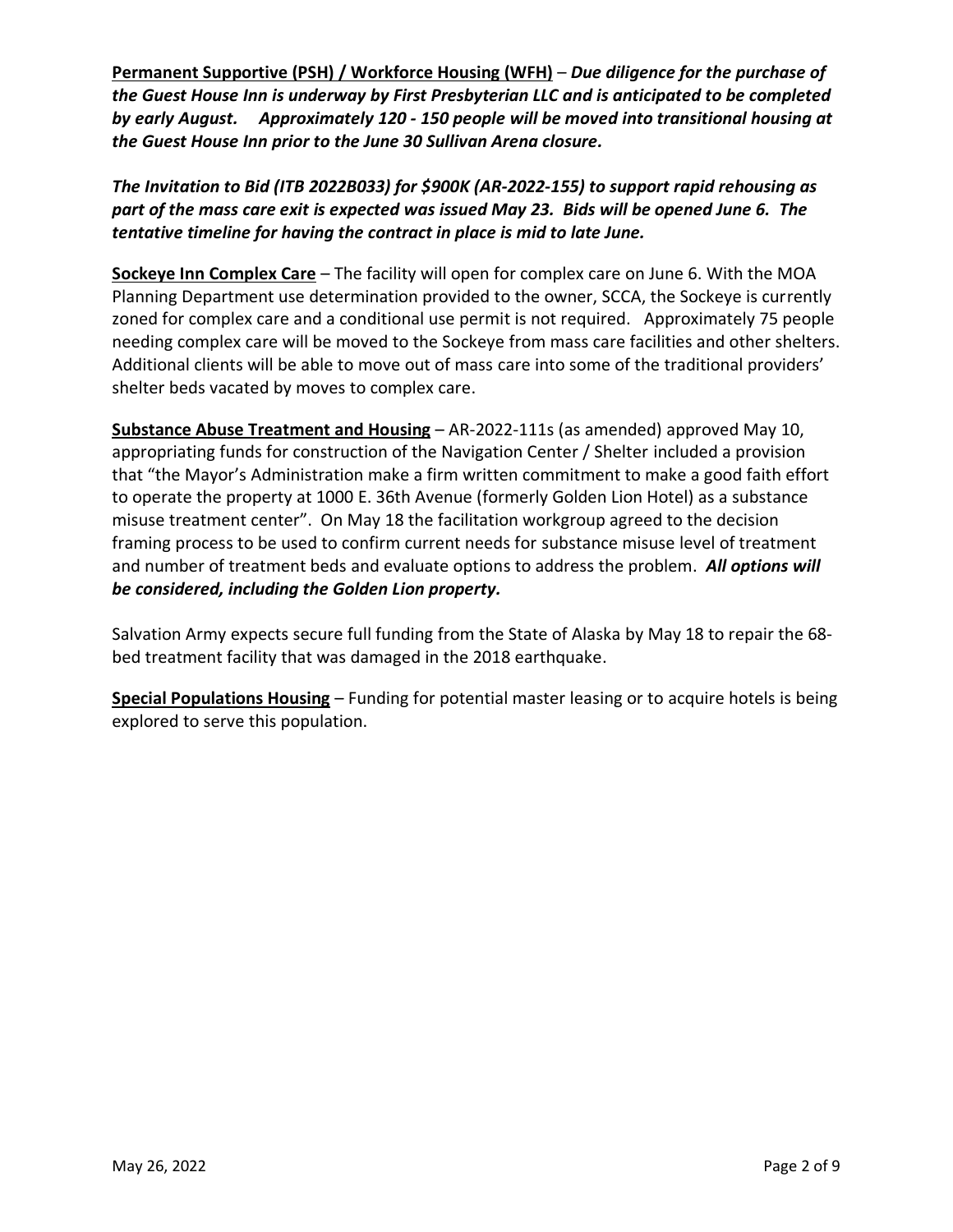#### **IMPLEMENTATION STATUS SUMMARY**

**System Overview:** The mass care exit strategy aligns with and closes gaps in the Anchorage Homeless Prevention and Response System. The planned improvements will apply best practices for coordinated entry, navigation centers, emergency shelters, behavioral and substance abuse treatment, and permanent supportive housing to most effectively support people experiencing homelessness, provide the most cost-effective homelessness prevention and response system and minimize adverse community impacts. The resulting enhanced system will provide compassionate and more effective care for Anchorage's vulnerable people experiencing homelessness by providing wrap around support based on what each individual needs. Parallel activities are underway outside of the facilitated process to accelerate moving people into housing to reduce the need for temporary shelter beds. Collaborative funding will be obtained from a variety of sources including public-private partnerships.

**Timeline:** The Administration intends to close mass care by June 30, 2022. An updated timeline is needed based on the updated schedule for construction of the navigation center.

**Funding Plan** – It is inherent in the funding plan for the exit strategy that site selection, operational plans and transition plans support the most cost efficient and effective homelessness prevention and response system.

To date, \$18,450,000 has been committed for the multiple projects in the facilitated plan to exit mass care. Funders to date are the Municipality of Anchorage, Rasmuson Foundation, Weidner Apartment Homes, Chugach Alaska Corporation, Calista Corporation, Providence Health Services Alaska, and Premera Blue Cross. Funds are held in a special project fund account at the Alaska Community Foundation to be expended as projects come online. Other philanthropic donors are contributing to operations, such as Doyon Corporation and the Alaska Mental Health Trust. Discussions are underway with other potential funders. Potential funders' decisions are highly dependent on their confidence in the ongoing support of both the Mayor and Assembly for the funding and implementation of the strategy.

The Assembly / MOA appropriated \$6M in December 2021 for capital investments into 3 planks of the exit strategy:

- o Complex Needs Shelter (Sockeye Inn)
- o Permanent Supportive / Workforce Housing (PSH/WFH)
- o Single Adult Navigation Center / Shelter.

The Assembly approved Resolution AR-2022-111(s) on May 10 appropriating an additional \$6.2M for construction of the Tudor Elmore Navigation Center/Shelter.

In addition, MOA has requested \$15M from the State of Alaska in the 2022 Legislative Request to be used for the following 3 areas. Initial discussions between the Mayor and the Governor / Legislature have been positive.

- o Permanent Supportive / Workforce Housing (PSH/WFH)
- o Single Adult Navigation Center / Shelter
- o Special Populations Housing.

Funding for sustainable operations is being developed and is necessary to attract owners and operators willing to operate and sustain these sites once they are brought on-line. Operating fund sources include HUD (ESG, CDBG, Home), state, MOA, and philanthropy. Sources are tied to specific client needs and program requirements and require continued collaborative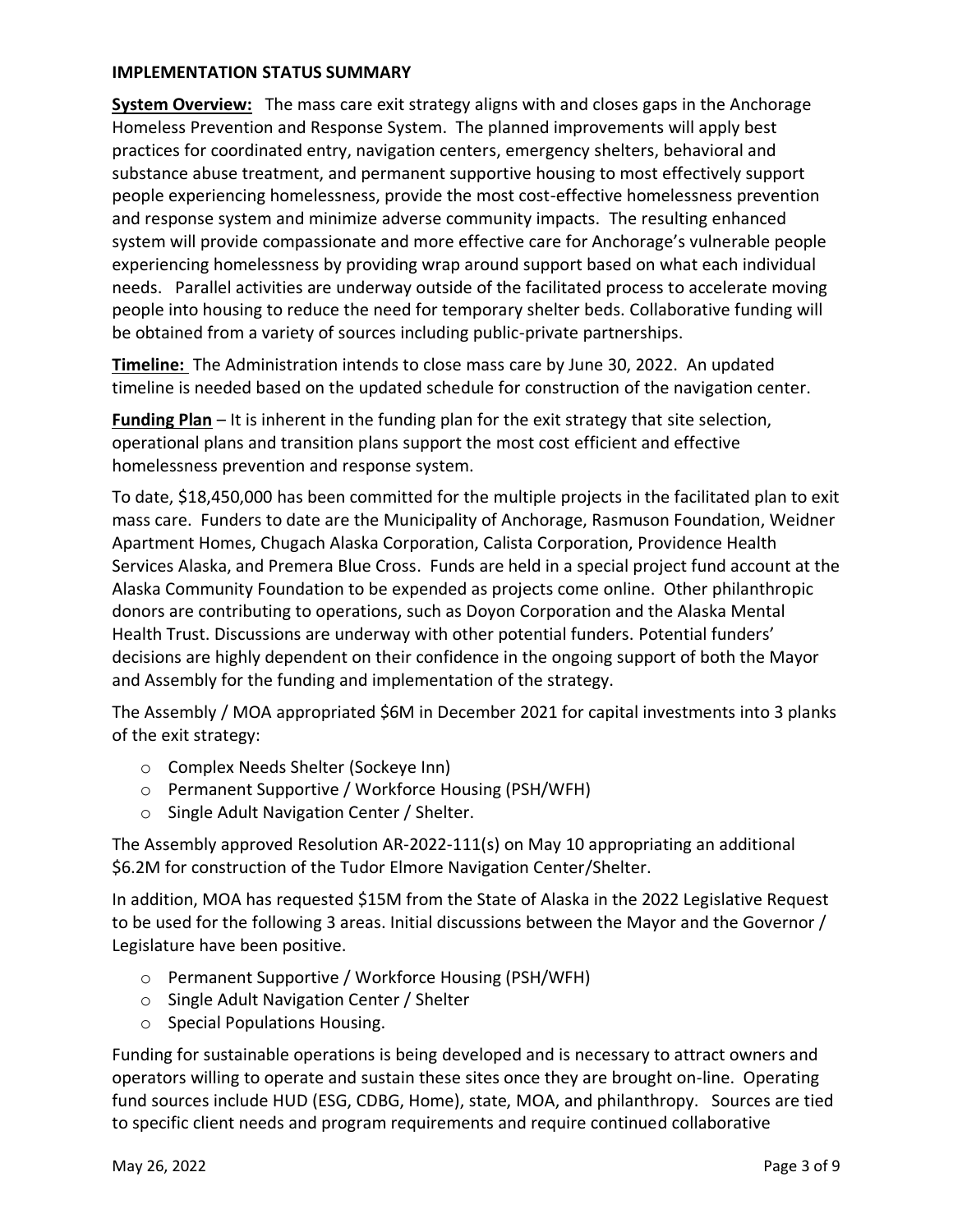investigation to secure the needed funding. The workgroup is developing an overall operating finance plan to detail the anticipated operating costs and potentially available funds for both shelter and supported housing components of the strategy. The operational costs for housing / shelters will be leveraged with available state and federal funding for housing stability.

The working group will continue to consult with MOA Legal, Planning and Procurement to confirm requirements for purchase and operation for sites that include funding from the MOA.

The HUD Technical Assistance resource team 3 is actively engaged in support of the mass care exit strategy. The HUD team is bringing experience working with other cities in similar efforts to maximize access to federal programs for housing stability and increase access to affordable units for housing. A goal has been set to secure housing for 10 people every day between April 1 and June 30 to support the mass care exit strategy.

**Sockeye Inn Complex Care Shelter**:The facilitated plan to exit mass care is to move people as quickly as possible out of mass care to more suitable shelters and ultimately to housing. The complex care shelter will address a long-standing gap within the current continuum of care system by providing shelter and care for persons experiencing homelessness with medical concerns and/or disabilities for whom a congregate shelter exacerbates risk.Over 150 people with medical needs have been identified within the current homeless prevention response system.

The Sockeye Inn was purchased by Ship Creek Community Assets II (SCCA II) on March 29, 2022 and will be operated by Catholic Social Services (CSS). The Sockeye Inn will provide 61 units serving up to 120 people.

The selection of the facility operator was the responsibility of the owner SCCA and was not a MOA decision therefore was not required to follow MOA procurement processes. The MOA Planning Department use determination provided to the owner, SCCA, shows the Sockeye is currently zoned for complex care and a conditional use permit is not required.

The facility is temporarily closed while CSS prepares for complex care operations. Alternative housing was secured for all residents during the temporary closure through the efforts of ACEH staff. CSS will begin complex care operations on or about June 6, 2022. Approximately 75 people needing complex care will be moved from mass care facilities and other shelters. Additional clients will be able to move out of mass care into traditional providers' shelter beds vacated by moves to complex care.

Funds for this purchase are a combination of private and public funding. The MOA contributed \$2M, and non-governmental funders paid the balance to cover the purchase price and closing costs. In addition, Doyon provided beds, linens, storage units, and an automatic door access system for the facility.

The estimated annual operating cost is \$3M - \$4M. AHD is drafting a proposed amendment to the city's HUD Consolidated Plan to secure \$1.2M in CDBG-cv funds. This is a HUD process that will be coordinated with the ACEH which is the HUD designated Continuum of Care (CoC) for Anchorage's shelter and homeless response system. The Assembly approved a \$1.0675M appropriation from the Alcohol Tax to support complex care operations on March 15.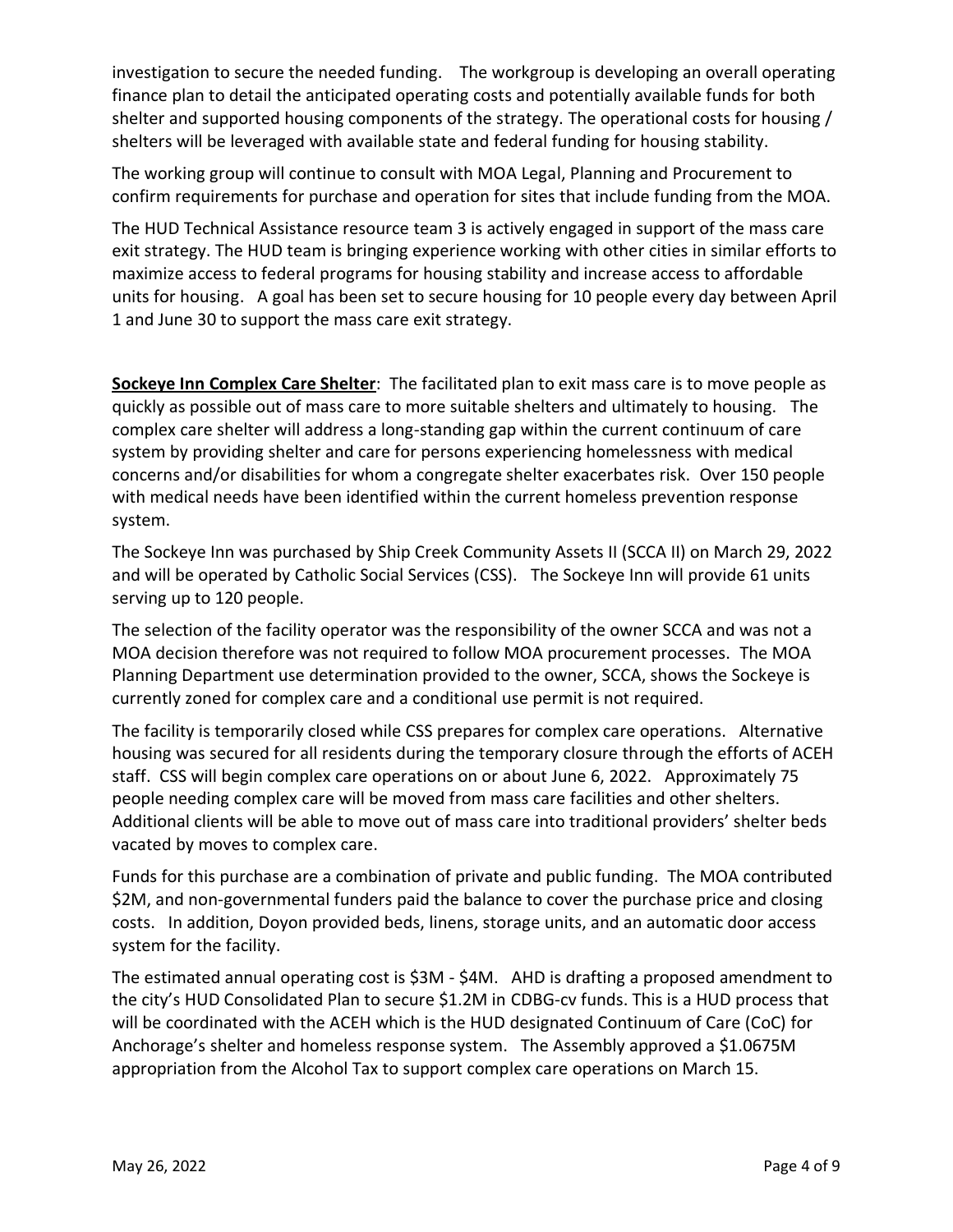**Permanent Supportive Housing (PSH) / Workforce Housing (WFH)**: Clients served by PSH include people experiencing homelessness who can live independently with suitable support services. Clients served by WFH include employed individuals who are experiencing homelessness because they cannot afford available market housing. Several hundred units are required to meet the needs of existing mass care clients.

ACEH, as the community coordinator for analyzing and managing gaps in the homeless prevention and response system, is working with philanthropic partners to explore suitable sites and financing options for acquiring properties.

*Due diligence review is currently underway with anticipated sale in early August.* This hotel conversion will provide 130 housing units serving approximately 120 to 150 individuals.The estimated capital cost per room is significantly less than the cost for new construction and is less than the national average for hotel conversions.

The Guest House is leased for transitional housing while the site due diligence is underway before the sale is completed. This will move people from the Sullivan Arena into transitional housing and then help them move on to permanent housing.

The Assembly passed a resolution on April 26 to use federal funds that the MOA had specifically set aside to move people from mass care to housing. The Assembly approved resolution AR-2022-148 on April 26 to suspend Title 7 procurement rules and appropriated \$1.9M for interim operations by homeless service provider 99 Plus 1 (currently providing services at the mass care congregate and non-congregate locations) at the Guest House for 90-120 days.

The Assembly passed resolution AR-2022-155 on April 28 to suspend Title 7 procurement rules so that MOA could contract with homeless service provider 99 Plus 1 to rapidly move additional people out of Sullivan Arena mass care into available housing other than the Guest House interim operations. This resolution was subsequently vetoed by the Mayor requiring that the contract follow normal procurement processes. *The Invitation to Bid (ITB 2022B033) for \$900K (AR-2022-155) to support rapid rehousing as part of the mass care exit is expected was issued on or about May 23. Bids will be opened June 6. The tentative timeline for having the contract in place is mid to late June.* 

Operating budgets and identification of sustainable funding sources (such as AHFC rental subsidies and housing stabilization funds) are under development with housing providers including RuralCap and NeighborWorks Alaska. *A RFI for operations will be issued in June.*

The Barratt Inn was previously identified by the facilitation group for potential conversion to approximately 90 workforce and supportive housing units. Negotiations with the owner have been halted because of the need for additional information from the owner to substantiate the level of renovation and cost required to make the facility safely operational. The timeline and cost for renovation need to be clearly determined and more fully assessed before proceeding any further.

Efforts continue to identify additional units to fill anticipated capacity needs for the mass care exit strategy. There are other PSH projects underway in the community that may expand the availability of units that can support mass care exit.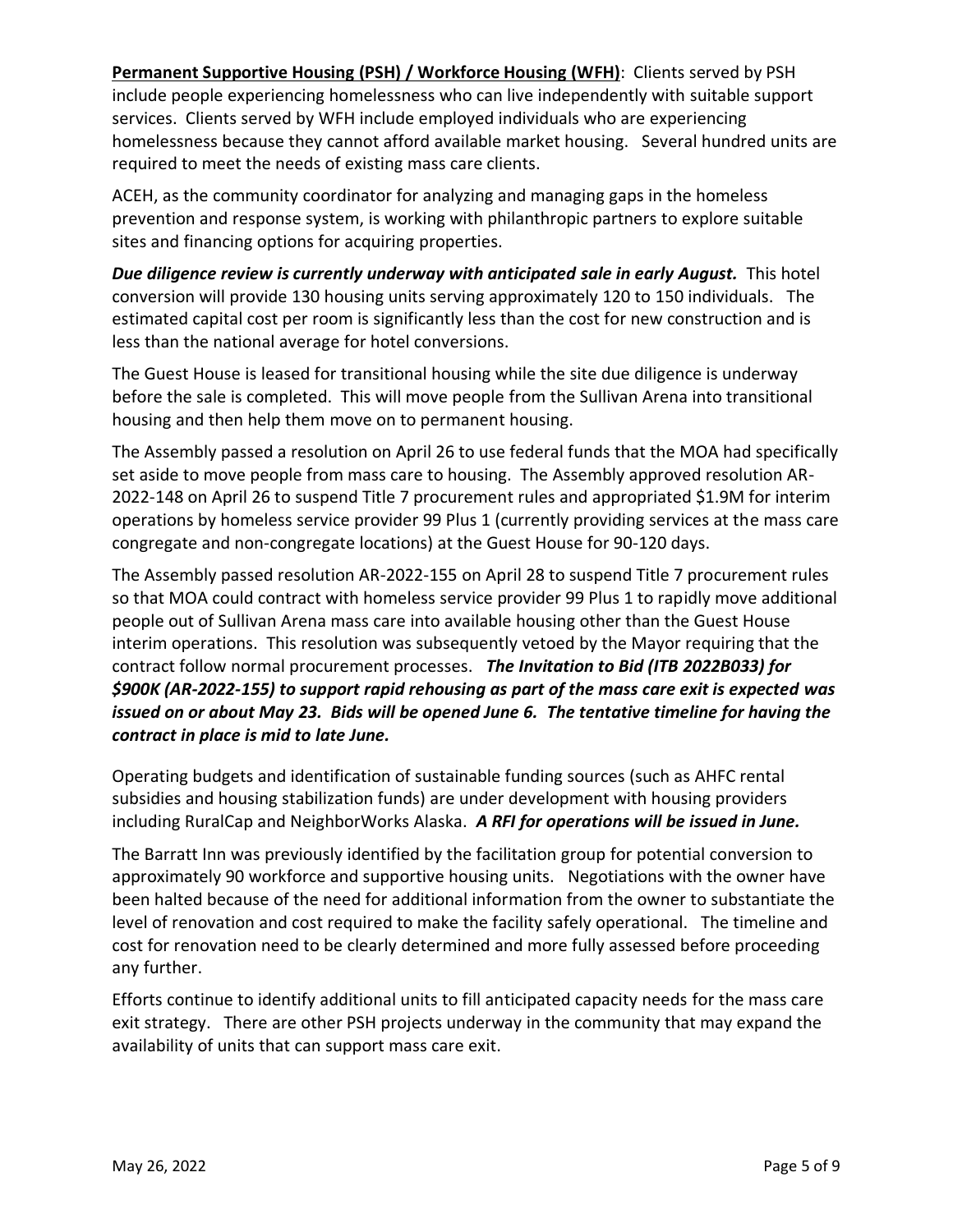**Single Adult Navigation Center / Shelter**: The Single Adult Navigation Center / Shelter will provide navigation support services and temporary low barrier shelter for persons experiencing homelessness that are over the age of 25 and do not meet the criteria and/or capacity limits for other shelter or housing locations. Most of the clients served at this location are typically single adult men. The navigation center will be a low-barrier, service-enriched shelter focused on moving persons experiencing homelessness into permanent housing and will provide temporary living facilities while case managers connect individuals experiencing homelessness to jobs, public benefits, health services, shelter, and housing.

The Assembly approved an appropriation of \$800K on March 15 for preliminary design at the (AR2022-72). A \$50,000 contract was awarded to Roger Hickel Contracting through the competitive process for construction management [\(RFP 2022P007\)](https://purchasing.muni.org/Web%20E-Bid/Open/rfp/2022P007%20Navigation%20Center/Proposal%20Document/2022P007%20-%20Navigation%20Center.pdf). Roger Hickel Contracting solicited competitive bids for the manufacture of the structure and Sprung Structures was the successful bidder. The tensioned membrane structure will take 6-8 weeks to manufacture. The \$2M previously appropriated (AO2021-116S December 7, 2021) for the facility is being released from the Alaska Community Foundation to initiate the manufacturing process for the structure. The manufacture of the structure is planned to occur on a parallel path with final design in order to fast track the project for startup.

Resolution AR-2022-146 was approved April 28 setting policy as a condition of the navigation center / shelter appropriation that the MOA commits to striving to achieve "functional zero" in reducing homelessness in a 2-year period after the navigation center is operational and shutting down the shelter portion of the navigation center once "functional zero" has been achieved. The capacity for the center was reduced from 200 beds with 130 surge capacity to 150 beds with emergency surge capacity of 50 by this resolution.

The Assembly approved Resolution AR-2022-111(s) on May 10 appropriating an additional \$6.2M for construction of the Tudor Elmore Navigation Center / Shelter. This appropriation is in addition to \$2.8M previously appropriated (AO2021-116S) and is contingent on the policies established in AR-2022-146 adopted by the Mayor and Assembly on April 28. AR-2022-111(s) also included a condition requiring that "the Mayor's Administration make a firm written commitment to make a good faith effort to operate the property at 1000 E. 36th Avenue (formerly Golden Lion Hotel) as a substance misuse treatment center".

The capital estimate provided on April 28 for construction of the shelter was \$13.4M including \$11.9M construction costs and \$1.5M for internal furnishings. This estimate was based on the design of a 29,000 sq ft tensioned membrane structure to be fabricated by Sprung Structures and installed at the Tudor Elmore site between the APD offices and the evidence lot.

The estimate for annual operating costs provided by the Administration at the April 28 Assembly meeting was \$5M.

The schedule provided by the MOA project manager for the April 28 Assembly meeting indicates that the navigation center / shelter will not be available prior to June 30 mass care closure so the Administration has drafted an interim plan for providing shelter to individuals from June 30 until the navigation center / shelter opens in fall. There has been subsequent discussion of the potential to accelerate construction plans and/or to provide for temporary occupancy while construction is completed.

The following information was provided by the MOA Project Manager at the May 18 facilitated meeting: The 35% design review was completed on May 18 and 65% design is expected by mid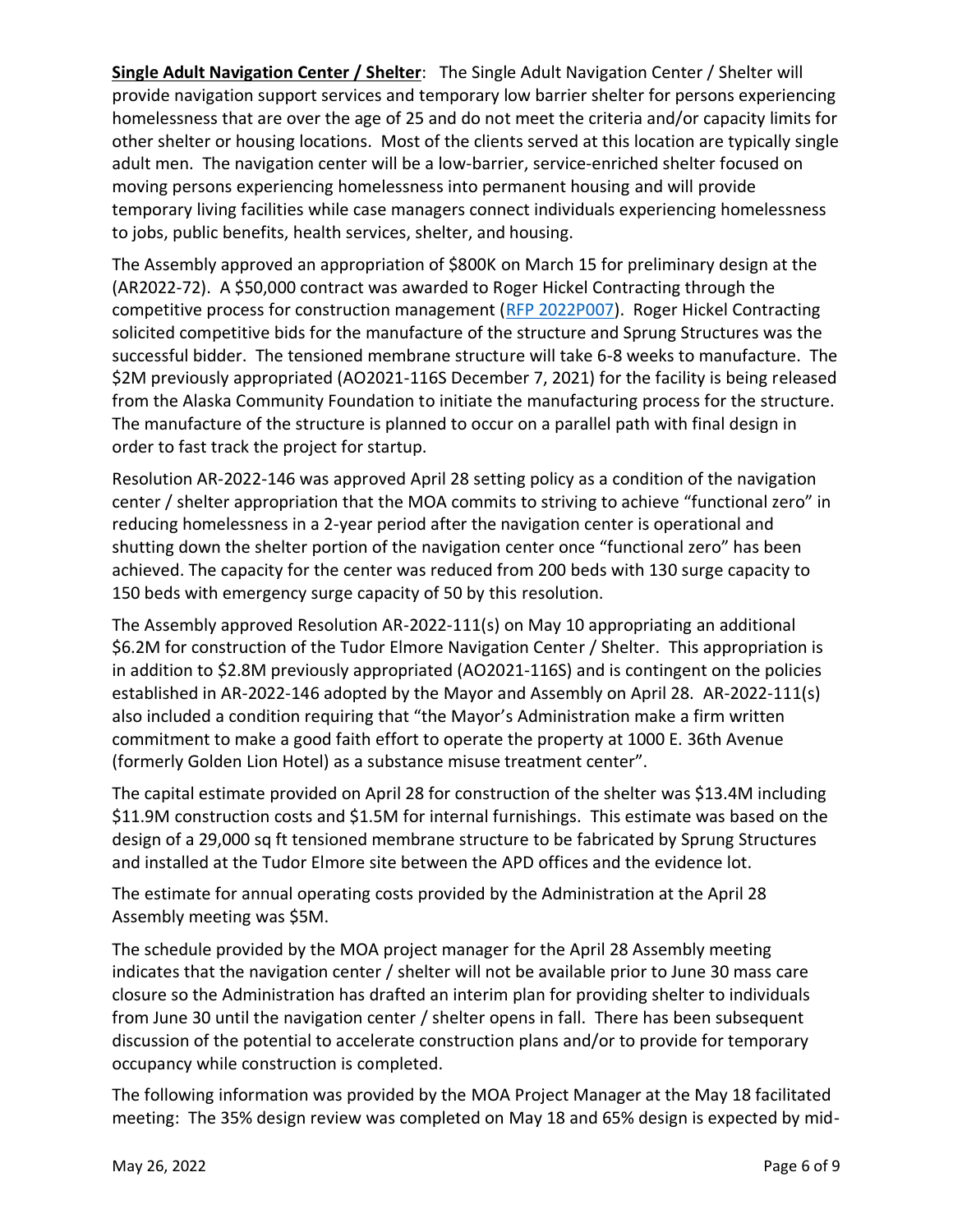June (vs May 3 as reported at the April 28 Assembly meeting). The project is on track to approve a purchase order with Sprung Structures by May 20. The current construction estimate is \$11.1M with continued efforts to find opportunities to reduce cost to the \$10M budget. As a result of reducing the planned capacity of the facility the restroom and shower facilities will be relocated from outside to the interior of the structure. The schedule has slipped by 2 weeks with anticipated temporary occupancy on or about September 15.

The facilitated workgroup is continuing to request documentation of the project plan including design, critical path schedule and cost estimate breakdown for review.

*The MOA has joined the Communities of Practice for both Navigation Centers and Low Barrier*  **Shelters to support the design of the facility program and operations plans.** AHD and ACEH will collaborate to draft navigation center operating best practices leveraging work that is already underway for the 3<sup>rd</sup> Avenue Navigation Center. This work will support decisions regarding the programs and practices that will be provided at the Navigation Center to inform the detailed design of the physical facility and the future operating costs. The project team is planning a collaborative effort with navigation center operations and design subject matter experts to help define the programs and services to be provided in the navigation center. This collaboration will help inform the final design of the navigation center / shelter. The facilitators recommended that the project team consider embedding an individual representing the subject matter experts on navigation center and low barrier shelter operations into the project planning team to improve real time coordination and collaboration so that program and operational considerations can be readily available as construction decisions are made.

The facilitation workgroup requested a documented Program / Operations Plan that describes the vision for the functioning of the facility.

**Special Populations Housing:** (Elderly, Women, LBGTQ+): A site location has not yet been identified; however, the workgroup is continuing to monitor other system enhancements planned and/or underway by other program providers that will be / may be serving this population (e.g., the Choosing Our Roots grant mentioned below). Funding for potential master leasing and/or hotel acquisitions for rooms to serve this population is also being explored by the facilitated workgroup.

**Substance Abuse and Housing**: Assembly AR-2022-111s (as amended) appropriating funds for construction of the Navigation Center / Shelter included a provision that "the Mayor's Administration make a firm written commitment to make a good faith effort to operate the property at 1000 E. 36th Avenue (formerly Golden Lion Hotel) as a substance misuse treatment center". On May 18 the facilitation workgroup agreed to the decision framing process to be used to confirm the current needs for level of treatment and number of treatment beds and evaluate the options to address the problem. *All options will be considered, including the Golden Lion property. Subject matter experts from the Alaska Division of Behavioral Health have been contacted to provide current information on needs and service gaps.* 

Efforts are underway with the Salvation Army to return the 48<sup>th</sup> Avenue facility to service for providing 68 substance abuse treatment beds. The Boutet Company has completed the 100% engineering package for renovating the existing location to repair 2018 earthquake damage and allow safe occupancy using State of Alaska funds. The Salvation Army is continuing to work to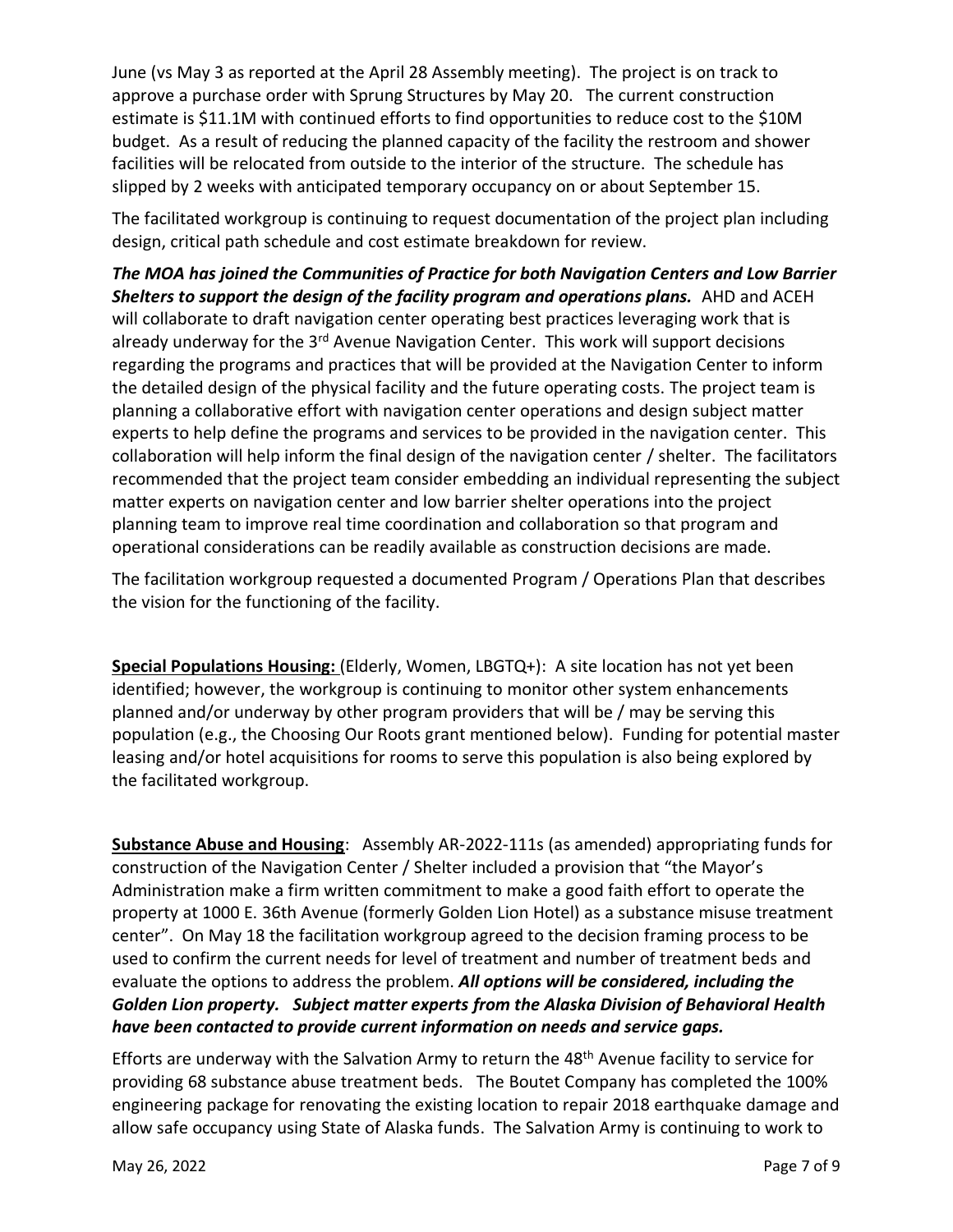secure State of Alaska 2018 earthquake response funds to allow renovation work to begin. Funds are expected to be available on or about May 18. Other potential Salvation Army locations are also being discussed for return to service.

**Other System Enhancements:** In addition to implementation of the 5 planks of the exit strategy there is work ongoing by other partners in the homelessness prevention response system that create potential space for moving clients out of mass care. These include reopening and/or optimization of existing shelters to increase bed capacity (Salvation Army, Downtown Hope Center, and Brother Francis), improving the system for utilization of rental assistance and housing stability funds, and the United Way Landlord Housing Partnership incentives. Choosing Our Roots (COR) has a \$500K ARPA grant from AHD for 10 units of LBGTQ+ (age restricted) safe shelter/housing.

As previously communicated:

- $\circ$  Facilitated Process Clarification: The Assembly members who are part of the facilitated process committed to collaborate with the Administration members to develop the recommended strategy and guide implementation of the mass care exit strategy. The Assembly members maintain frequent communications with the rest of the Assembly to share status updates and opportunities to provide input. The Assembly members neither represents nor guarantee the votes of other Assembly members on the recommendations that result from the facilitated process.
- o We continue working together with commitment to collaborative process.
- o We share goals to end homelessness and belief that navigation is only one part of the continuum of care; housing always a goal; shelter will be a part of navigation plans.
- $\circ$  Not politically focused it's about getting it right for the benefit of the community.
- o Have agreed to a decision process that supports reaching agreement on quality decisions that are best for our community.
- o Have agreed to a decision frame that includes problem statements, timeline, outcome goals, ranking criteria, alternatives to be considered and analysis to support decisions.
- o Will socialize / communicate / vet progress with rest of Assembly and other key stakeholders and community partners to include Community Councils as discussions move forward.
- o The mass care exit strategy aligns with and closes gaps in the existing Homeless Prevention Response System.